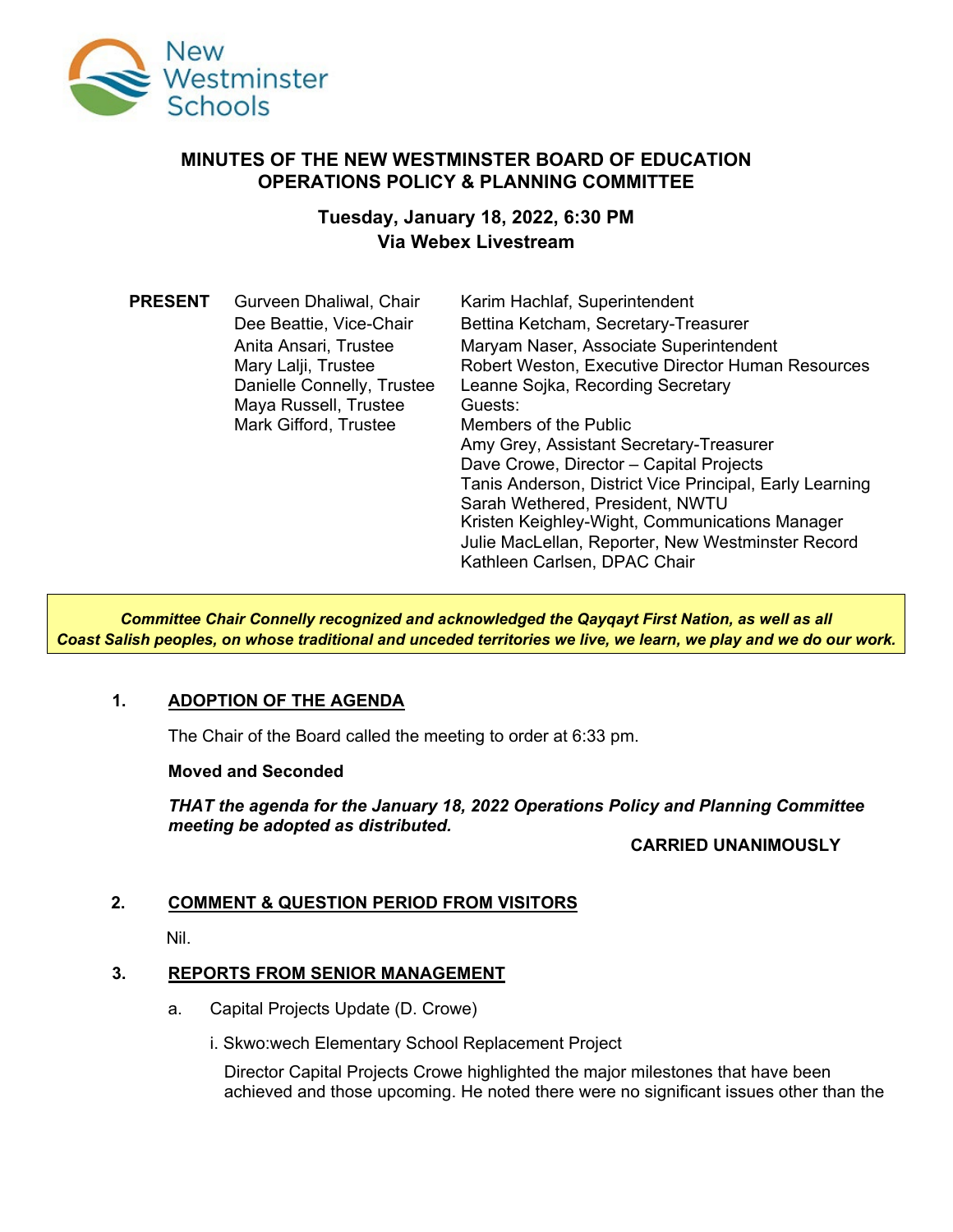ongoing delays due to COVID-19 supply chain issues, extreme cold weather conditions and COVID-19 staffing issues. Due to these influences, it is difficult to provide any definitive move-in schedule and confirmed a move will not occur prior to Spring Break.

- b. Operations Update
	- i. Facilities Report January 2022 (B. Ketcham)

Secretary Treasurer Ketcham shared the report.

ii. 2021-22 Grant Recalculation and Amended Budget Update (B. Ketcham)

Secretary-Treasurer Ketcham reviewed the grant recalculation. The Ministry's new grant recalculation aligned with earlier estimates. She confirms the amended budget season is going well and will provide more detailed budget information at the February Committee meeting.

iii. Finance Update (B. Ketcham)

Secretary-Treasurer Ketcham briefly reviewed the year-to-date Revenue to Budget Summary which captures revenue received up to December 31 of this year, noting there was nothing of significance to highlight.

She reviewed the year-to-date Expense to Budget Summary and clarified the budget remaining in most categories were sitting where she would expect and when necessary, provided details of any nuances or timing differences in payment. With respect to substitute salaries, she noted an adjustment would be required given the recruitment requirements to meet the staffing shortfall.

Questions and discussion ensued.

iv. Technology Information Services Verbal Update (M. Naser)

Associate Superintendent Naser provided an update on the technology refresh:

- Two devices have been identified for student use:
	- o Laptop
	- $\circ$  iPad (more appropriate for the younger learners)

A cautious approach will commence with a small purchase of laptops and iPads this month. Following favourable feedback to the steering committee, additional devices will be purchased as Chrome books are systematically replaced based on where they are in their individual lifecycle. Data centres located at New Westminster Secondary School and Fraser River Middle School are becoming antiquated and as a result, some servers and hardware will need to be replaced this year. A new Wi-Fi process has been implemented for students, bypassing the registration step. Wi-Fi infrastructure has been updated at all three middle schools.

c. Childcare Update (T. Anderson)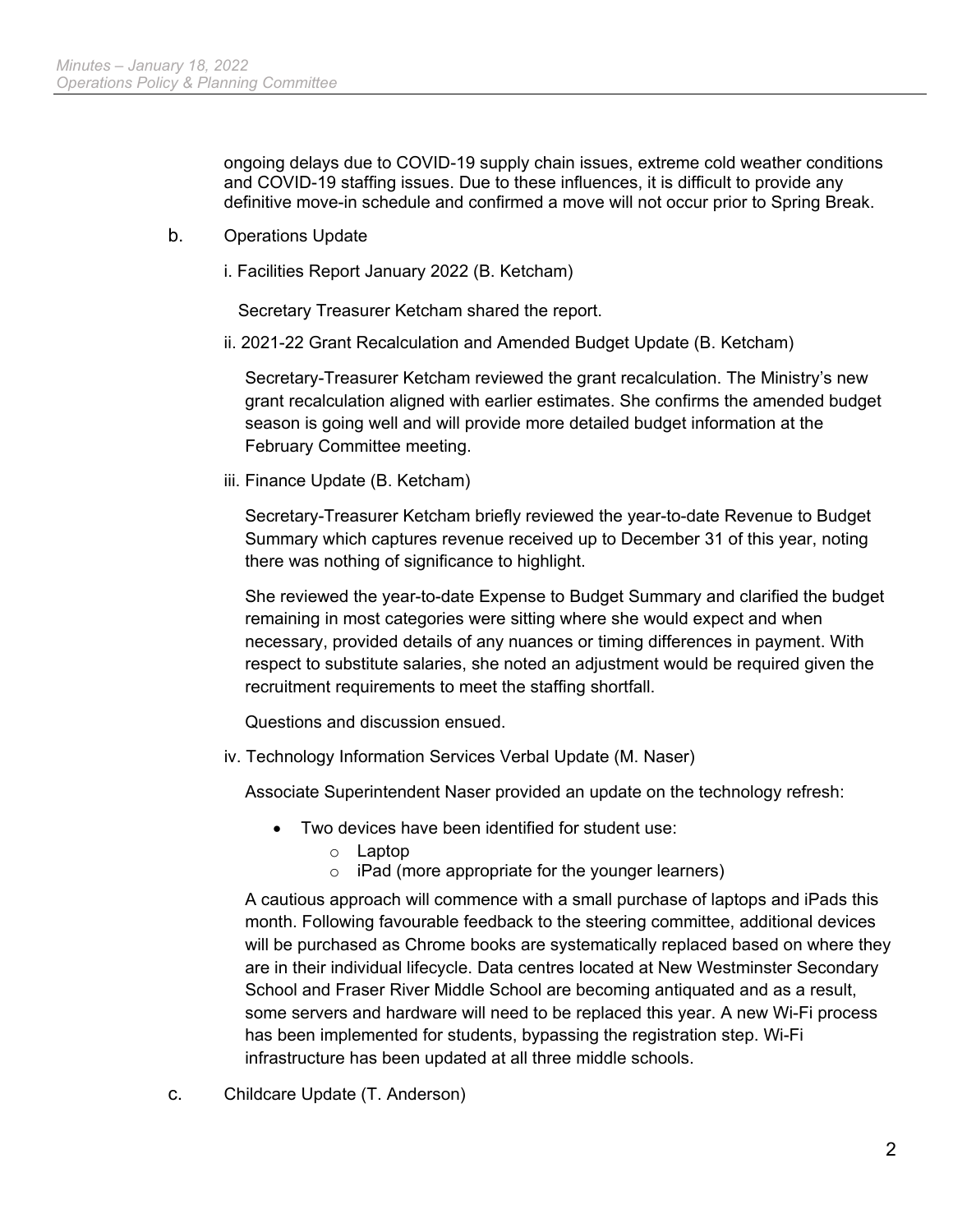District Principal Early Learning, Anderson provided highlights to the Childcare Update. Working collaboratively with WCAS, exploring new spaces and revising licensing to 'school age on school grounds" has resulted in an additional 90 spaces across New Westminster Schools. She shared that WCAS now offers a total of 435 school age spaces and provided information of childcare spaces within individual schools and Seamless Day Childcare at Qayqayt Elementary. She noted with the voluminous foundation work completed it will be easier to replicate Seamless Day Childcare at other schools in the future.

Questions and discussion ensued.

d. Annual Trustee Remuneration Review (B. Ketcham)

Secretary-Treasurer Ketcham reviewed the background to the Trustee Remuneration.

Trustee Connelly put forward a motion:

#### **Moved and seconded**

*THAT the Operations Policy and Planning Committee recommend to the Board of Education of School District No. 40 (New Westminster) approval of the Trustee Stipend increase by the five-year rolling CPI average of 2.08% effective July 1, 2022 for the positions of Chairperson, Vice-Chairperson and Trustee.*

> **CARRIED 1 Opposed**

Discussion amongst the Trustees ensued.

e. Administrative Procedures and Policy 19 Updates (B. Ketcham)

i. Administrative Procedure 500 - Budget Development

Secretary-Treasurer Ketcham reviewed the Policy 19 – Financial Reserves and Administrative Procedure 500 – Budget Development, Monitoring and Reporting Backgrounder noting the revisions were required in order to align with the Ministry of Education's direction in these areas.

Administrative Procedure 500 – Budget Development has been renamed to encompass budget development, monitoring and reporting. Adoption will be required by the end of the fiscal year, June 30, 2022. One of the most substantial changes in providing greater budget transparency and accountability is the creation of a three-year financial plan which will be presented as part of the preliminary budget process for the 2022-23 school year. She confirmed the District already provides a robust consultation process, delivers regular budget updates and forecasting that parallels the achievement of long-range strategic goals.

ii. Policy 19 - Restricted and Non-Restricted Surplus Funds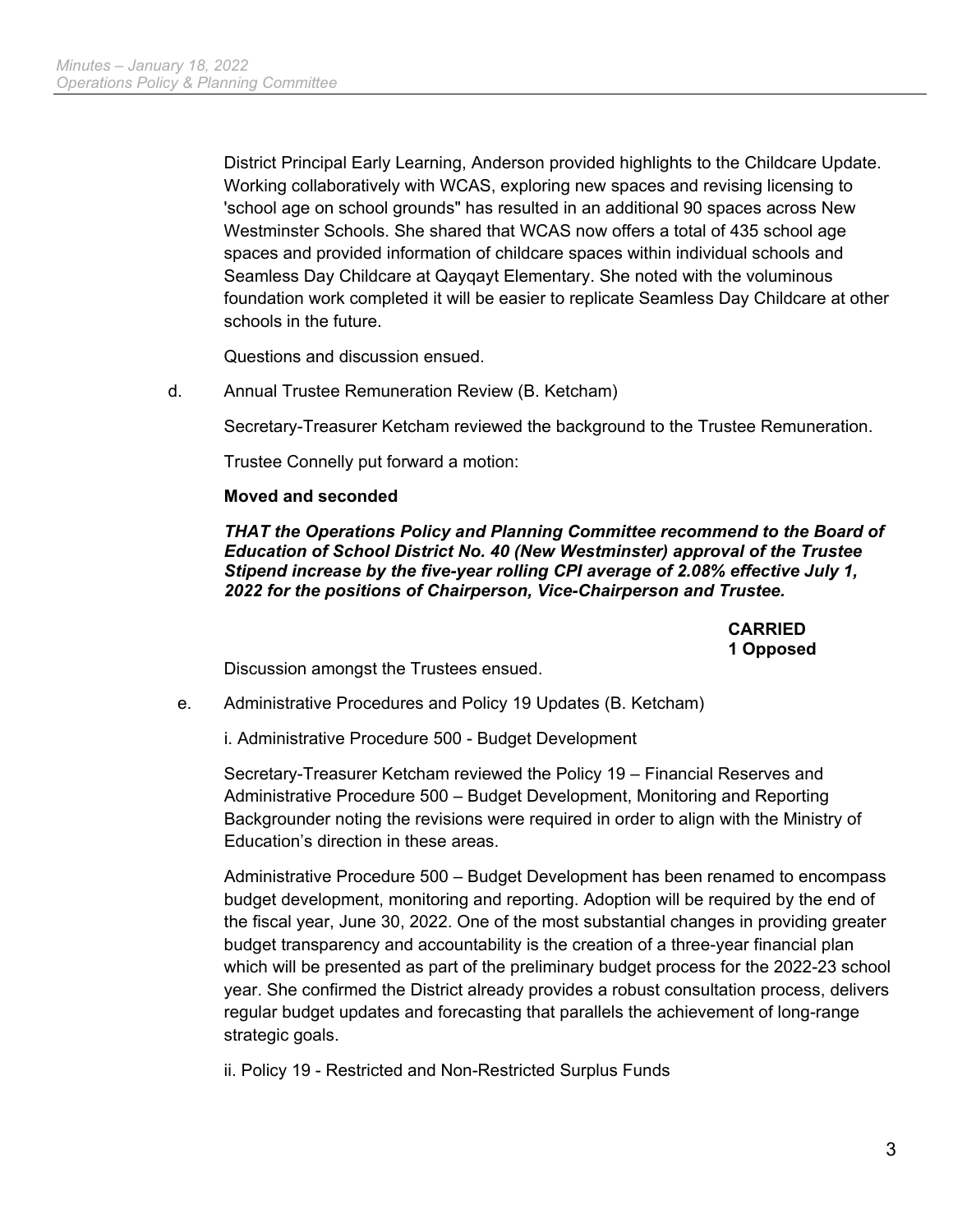Secretary-Treasurer Ketcham shared that stemming from the Funding Model Review completed a number of years ago, Policy -19 that guides the Board's financial reserves and as of June 30, 2022, Boards are expected to have a policy consistent with the Ministry of Education Provincial Accumulated Operating Surplus Policy. To demonstrate accountable and transparent financial planning, Board policy will:

- 1. Clearly explain the purpose of operating surplus, and how the surplus will be used to support the boards' strategic objectives (for example, improve student educational outcomes) and other operational priorities of school districts.
- 2. Include guidelines on how inter-fund transfers will be managed
- 3. Outline how financial risk will be mitigated by establishing a contingency operating surplus.

She identified the most significant changes relate to better explaining the importance of reserves in managing the operations of the District and to remove the \$500,000 Board contingency which is now considered redundant as all unrestricted reserves (which are to be no less than \$2,000,000 or 2% of expenses) serve as a "healthy" contingency.

Questions and discussion ensued.

#### **Moved and Seconded**

#### **THAT the Operations Policy and Planning Committee recommend to the Board of** *Education of School District No. 40 (New Westminster) the approval of Policy 19 - Financial Reserves as presented.*

### **CARRIED UNANIMOUSLY**

f. COVID-19 Update (K. Hachlaf)

Superintendent Hachlaf highlighted the significant increase in notifications due to the higher transmission, shorter incubation and community transmission of the Omicron variant. He confirmed the District will not be reporting out on behalf of Fraser Health with self-monitor and self-isolation notifications due to the fact the notifications are no longer achieving the goal of stopping the spread of COVID-19. Replacing these notifications is absenteeism reporting by parents – data that is then reported out daily to the Ministry and Fraser Health. There have been some increases in student absenteeism, historical staff absenteeism and confirms the District is awaiting delivery of rapid antigen testing that will provide two kits to every employee.

Components of a functional closure were presented: staff capacity, considerations for a decision and the process on day "0", day "1  $-7$ " and day "8". He shared he has concerns over sustaining a functional closure for an extended period of time.

#### g. 2022-2023 District Calendar(M. Naser)

Assistant Superintendent Naser indicated the District Calendar was posted to the website to provide the community with an opportunity for feedback. The calendar will be